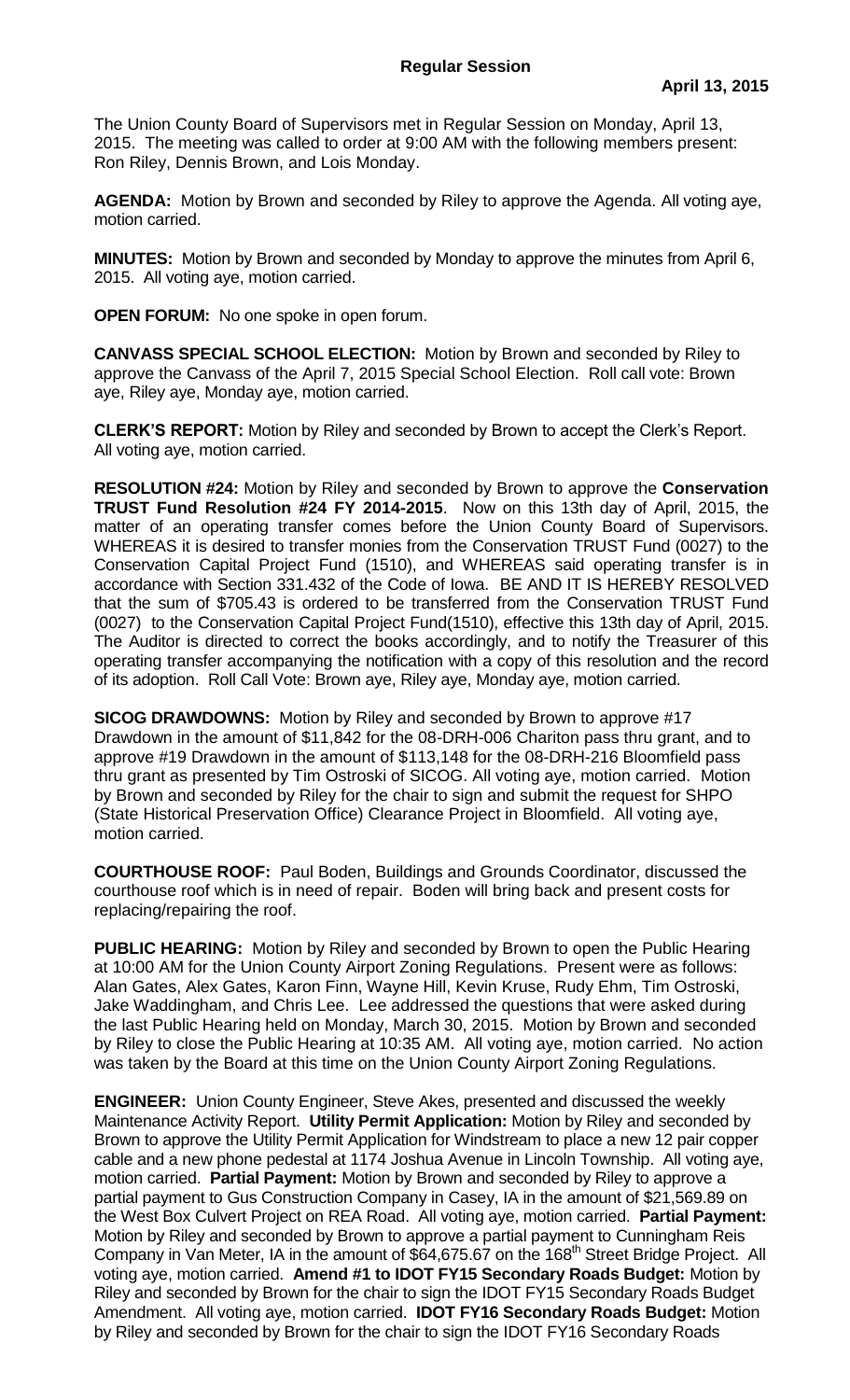Budget. All voting aye, motion carried. **IDOT FY16 Secondary Roads Construction Program:** Motion by Riley and seconded by Brown for the chair to sign the IDOT FY16 Secondary Roads Construction Program. All voting aye, motion carried. **New Equipment Operator:** Motion by Brown and seconded by Riley to hire Stacy Loy at \$15.41 per hour as a new full-time Equipment Operator, per recommendation of County Engineer, Steve Akes. All voting aye, motion carried.

**CLAIMS:** Motion by Brown and seconded by Riley to pay claims 123561-123740. All voting aye, motion carried.

| 0001 GENERAL BASIC FUND                 |          | 0020 SECONDARY ROAD FUND                 |            |
|-----------------------------------------|----------|------------------------------------------|------------|
| <b>ABEL</b>                             | 184.00   | <b>ACCESS SYSTEMS</b>                    | 1,676.84   |
| <b>ACCESS SYSTEMS LEASING</b>           | 979.53   | <b>ACCESS SYSTEMS LEASING</b>            | 120.00     |
| <b>ACS GVRNMNT</b>                      | 1,100.00 | AFTON STAR ENTERPRISE                    | 20.00      |
| <b>AFTON STAR ENTERPRISE</b>            | 508.28   | <b>AGRILAND FS INC</b>                   | 32,441.87  |
| AFTON VOLUNTEER FIRE DEPT               | 270.00   | <b>AKES</b>                              | 224.56     |
| AKIN BUILDING CENTER                    | 1,372.52 | <b>ALLIANT ENERGY</b>                    | 2,079.48   |
| <b>ALLIANT ENERGY</b>                   | 2,003.74 | ARNOLD MOTOR SUPPLY                      | 432.22     |
| <b>ARAMARK</b>                          | 12.17    | ASPHALT PAVING ASSOCIATION, IA           | 260.00     |
| <b>BM SALES</b>                         | 239.50   | <b>BANKERS LEASING CO</b>                | 246.55     |
| <b>BRAD JOHNSON ELECTRIC</b>            | 868.34   | <b>BAUER BUILT TIRE</b>                  | 5,379.12   |
| <b>BSM ENTERPRISES LLC</b>              | 156.50   | <b>BEST WESTERN</b>                      | 187.26     |
| <b>BURWELL</b>                          | 125.00   | CALHOUN-BURNS & ASSOC INC                | 2,923.34   |
| <b>CARD SERVICES</b>                    | 2,079.59 | <b>CITY OF AFTON</b>                     | 257.00     |
| <b>CARPENTER UNIFORM CO</b>             | 139.98   | <b>CRESTON AUTOMOTIVE INC</b>            | 110.10     |
| CENTRAL IOWA DETENTION CTR              | 892.83   | <b>CRESTON FARM &amp; HOME SUPPLY</b>    | 93.04      |
| <b>CENTURY LINK</b>                     | 72.58    | <b>CRESTON MUNICIPAL UTILITIES</b>       | 6.99       |
| <b>CHASTAIN</b>                         | 2,000.00 | <b>CRESTON PUBLISHING CO</b>             | 58.42      |
| <b>CHAT MOBILITY</b>                    | 188.67   | <b>CROSS-DILLON TIRE INC</b>             | 648.00     |
| <b>CITY OF AFTON</b>                    | 202.09   | ELECTRICAL MATERIALS COMPANY             | 443.06     |
| <b>CRESTON FARM &amp; HOME</b>          | 120.36   | <b>FRANKS SERVICE</b>                    | 893.99     |
| <b>CRESTON FIRE DEPT</b>                | 315.00   | <b>GATR TRUCK CENTER</b>                 | 615.18     |
| <b>CRESTON MUNICIPAL UTILITIES</b>      | 273.98   | <b>HARRISON TRUCK CENTERS</b>            | 384.40     |
| <b>CRESTON PUBLISHING CO</b>            | 766.28   | HOLM'S/AMERICAN RADIATOR LLC             | 1,064.00   |
| <b>CROSSROADS MENTAL HLTH</b>           | 150.00   | <b>INNOVATIVE INDUSTRIES</b>             | 262.00     |
| <b>CULLIGAN</b>                         | 67.50    | <b>IOWA DEPT TRANSPORTATION</b>          | 150.00     |
| DES MOINES STAMP MFG                    | 31.80    | <b>IOWA TOOL &amp; MANUFACTURING INC</b> | 284.82     |
| <b>DISTRICT IV TREAS ASSOC</b>          | 64.00    | <b>MAHAN</b>                             | 11.97      |
| <b>DITTMER CSR/RPR</b>                  | 138.25   | <b>MCNICHOLS</b>                         | 80.00      |
| ECHO GROUP, INC                         | 12.35    | MIDWEST WHEEL COMPANIES                  | 78.80      |
| ELECTRICAL MATERIALS                    | 99.93    | <b>NAPA</b>                              | 4,933.31   |
| <b>FAREWAY STORES</b>                   | 696.74   | O'HALLORAN INTERNATIONAL INC             | 1,591.74   |
| <b>FARMERS ELECTRIC COOP</b>            | 1,829.89 | SCHILDBERG CONSTRUCTION INC              | 99,675.02  |
| FURNITURE CONCEPTS INC                  | 449.63   | STHRN IOWA COUNCIL GOVERN                | 2,308.34   |
| <b>GREEN VALLEY PEST CONTROL</b>        | 47.00    | <b>US CELLULAR</b>                       | 67.76      |
| <b>HALL</b>                             | 1,175.00 | <b>WINDSTREAM</b>                        | 74.57      |
| <b>HAWKS</b>                            | 151.80   | ZIEGLER INC                              | 2,561.25   |
| <b>HEARTLAND TIRE &amp; AUTO</b>        | 78.51    | 0020 SECONDARY ROAD FUND TTL:            | 162,645.00 |
| HI CREST, INC                           | 100.00   |                                          |            |
| <b>HORNADAY</b>                         | 1,500.00 | 0024 CO RECORDER MNGMNT FN               |            |
| <b>IOWA CNTY ATTORNEYS ASSOC</b>        | 341.00   | <b>ILR</b>                               | 1,475.84   |
| <b>IOWA CNTY RECORDERS ASSOC</b>        | 75.00    | 0024 CO RECORDER MNGMNT TTL:             | 1,475.84   |
| <b>IOWA STATE SAVINGS BANK</b>          | 76.51    |                                          |            |
| <b>ISACA - TREASURER</b>                | 100.00   | <b>1510 CAPITAL PROJECTS FUND</b>        |            |
| <b>JACKSON</b>                          | 75.00    | AKIN BUILDING CENTER                     | 527.72     |
| <b>JIM'S TRUCK REP &amp; SANITATION</b> | 205.00   | <b>DISCRAFT</b>                          | 177.71     |
| <b>KENYON</b>                           | 17.09    | <b>1510 CAPITAL PROJECTS FUND TTL:</b>   | 705.43     |
| <b>KOCH BROTHERS</b>                    | 169.00   |                                          |            |
| <b>M &amp; M MOTORS</b>                 | 36.00    | <b>4003 EMPOWERMENT</b>                  |            |
| MASTERCARD/ISSB                         | 473.36   | ALEGENT HEALTH-CORNING                   | 2,537.54   |
| MR CLEAN CARPET CARE                    | 150.00   | <b>CROZIER</b>                           | 500.00     |
| OFFICE MACHINES COMPANY                 | 1,940.17 | EAST UNION COMM SCHOOLS                  | 3,620.00   |
| PETERSEN COURT REPORTERS                | 96.25    | JOYFUL SPARKS PRESCHOOL                  | 620.00     |
| <b>PETZNICKS</b>                        | 427.50   | <b>LARSON</b>                            | 285.05     |
| PITNEY BOWES INC                        | 117.69   | MOON, JENNY                              | 800.00     |
| POKORNY BP & AUTOMOTIVE                 | 326.60   | <b>PARSONS</b>                           | 500.00     |
| <b>QUALITY GLASS</b>                    | 84.53    | RINGGOLD CNTY CHILD CARE                 | 7,500.00   |
| <b>RIPPERGER REPAIR</b>                 | 248.81   | RINGGOLD CNTY PUBLIC HEALTH              | 2,910.54   |
| SIDDENS, TERI                           | 25.00    | <b>RITZMAN</b>                           | 800.00     |
| <b>SIRWA</b>                            | 224.63   | <b>SICKELS</b>                           | 4,032.44   |
| <b>SWCC</b>                             | 125.00   | <b>STHRN IOWA TROLLEY</b>                | 277.20     |
| <b>STEELE</b>                           | 25.99    | TINKER TOTS PRESCHOOL INC                | 227.40     |
| <b>STRINGHAM</b>                        | 150.00   | TRINITY LUTHERAN PRESCHOOL               | 693.00     |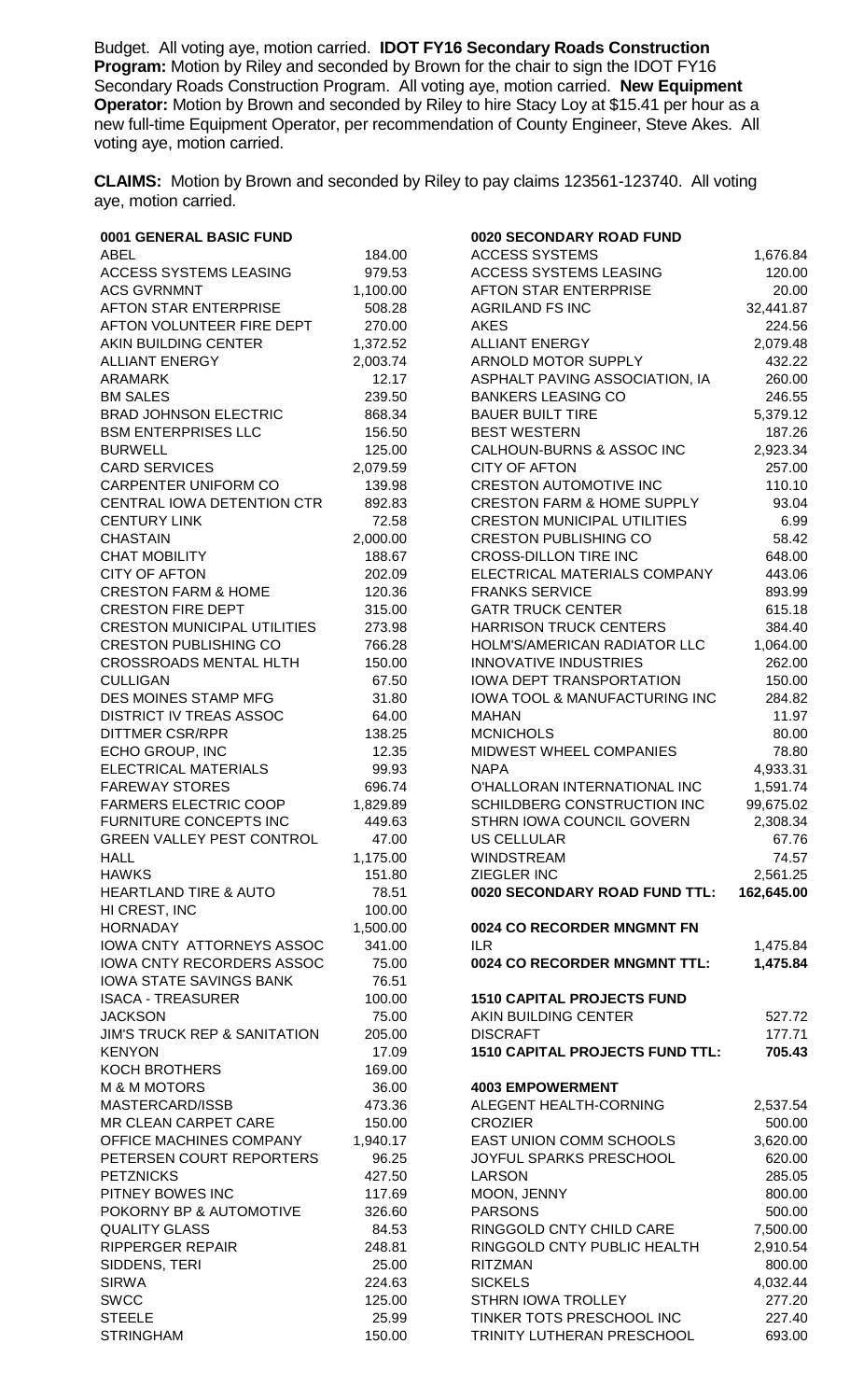| <b>SUPREME CLEANERS</b>       | 80.00     | UNION CNTY AUDITOR                       |
|-------------------------------|-----------|------------------------------------------|
|                               |           |                                          |
| <b>THATCHER</b>               | 113.85    | <b>WINTERSET LITTLE HUSKIES PRESO</b>    |
| THE TONER PLACE               | 202.00    | <b>4003 EMPOWERMENT TTL:</b>             |
| <b>TITUS</b>                  | 184.00    |                                          |
| TREASURER STATE OF IOWA       | 420.00    | <b>4004 LAW ENFORCEMENT CENTER</b>       |
| <b>TRUE VALUE</b>             | 21.77     | <b>ALLIANT ENERGY</b>                    |
| <b>UNION CNTY ENGINEER</b>    | 302.64    | ARAMARK                                  |
| <b>US CELLULAR</b>            | 149.91    | <b>BM SALES</b>                          |
| <b>WALKER</b>                 | 300.00    | <b>COUNSEL OFFICE &amp; DOCUMENT</b>     |
| <b>WALMART</b>                | 57.55     | <b>CRESTON PUBLISHING CO</b>             |
| <b>WASTE MGMT OF CRESTON</b>  | 129.98    | EXCEL MECHANICAL CO INC                  |
| <b>WELCHANS</b>               | 75.00     | <b>FIENHAGE</b>                          |
| <b>WINDSTREAM</b>             | 1,847.04  | FIRST COMMUNICATIONS LLC                 |
| 0001 GENERAL BASIC FUND TTL:  | 30,857.21 | <b>GREEN VALLEY PEST CONTROL</b>         |
|                               |           | <b>MAINSTAY SYSTEMS INC</b>              |
|                               |           |                                          |
| 0002 GENERAL SUPPLEMENTAL     |           | MASTERCARD/ISSB                          |
| <b>ACCESS SYSTEMS LEASING</b> | 281.93    | <b>MEDIACOM</b>                          |
| <b>ADAMS CNTY FREE PRESS</b>  | 161.70    | OFFICE MACHINES COMPANY INC              |
| <b>BODEN</b>                  | 32.49     | <b>PETZNICKS</b>                         |
| <b>CARTER</b>                 | 110.50    | <b>UNION CNTY AUDITOR</b>                |
| CENTRAL IOWA DETENTION CTR    | 7,552.00  | <b>WASTE MGMT OF CRESTON</b>             |
| <b>CITY OF CRESTON</b>        | 9,629.41  | <b>WINDSTREAM</b>                        |
| <b>DENTON</b>                 | 86.25     | <b>4004 LAW ENFRCEMENT CNTR TTL:</b>     |
| <b>DREY</b>                   | 90.14     |                                          |
| <b>HARVEY</b>                 | 78.70     | <b>4100 CNTY ASSESSMENT EXPENSE</b>      |
| <b>HAWKS</b>                  | 124.29    | <b>ACCESS SYSTEMS</b>                    |
| <b>HUEWE</b>                  | 125.90    | <b>BANKERS LEASING CO</b>                |
| <b>HUFFMAN</b>                | 88.13     | OFFICE DEPOT-CATALOG ORDERS              |
| <b>HUGHES</b>                 | 86.25     | OFFICE MACHINES COMPANY INC              |
| <b>HYSELL</b>                 | 191.31    | <b>PETZNICKS</b>                         |
| <b>IOWA WORKFORCE</b>         | 593.34    | <b>PUDENZ</b>                            |
| <b>ISACA - TREASURER</b>      | 225.00    | THE SCHNEIDER CORPORATION                |
|                               |           | <b>US POST OFFICE</b>                    |
| <b>MANLEY</b>                 | 137.75    |                                          |
| <b>MOBERG</b>                 | 123.25    | <b>VANGUARD APPRAISALS INC</b>           |
| <b>MOORE</b>                  | 117.00    | <b>WINDSTREAM</b>                        |
| <b>O'DANIELS</b>              | 3.45      | 4100 CNTY ASSESSMNT EXPSE TTL            |
| <b>RAYMOND</b>                | 8.50      |                                          |
| <b>STEELE</b>                 | 19.08     | <b>4960 SANITARY LANDFILL</b>            |
| <b>WALLACE</b>                | 97.75     | <b>AGRIVISION</b>                        |
| 0002 GENERAL SPPLEMNTL TTL:   | 19,964.12 | <b>ALLIANT ENERGY</b>                    |
|                               |           | <b>BARKER LEMAR &amp; ASSOCIATION IN</b> |
| 0010 MH-DD SERVICES FUND      |           | <b>BEDFORD TIMES-PRESS</b>               |
| CARE                          | 9,050.00  | <b>BRICK GENTRY P C</b>                  |
| <b>CHOICE INC</b>             | 1,677.36  | CAROLINA SOFTWARE INC                    |
| <b>COUNTRY HAVEN CORP</b>     | 8,076.60  | <b>CASEY'S GENERAL STORE</b>             |
| <b>CROSSROADS MENTAL HLTH</b> | 10,375.00 | <b>CHAT MOBILITY</b>                     |
| <b>INNOVATIVE INDUSTRIES</b>  | 9,166.82  | <b>CRESTON FIRE DEPT</b>                 |
| <b>NEW HORIZONS</b>           | 2,472.50  | <b>CRESTON MUNICIPAL UTILITIES</b>       |
| 0010 MH-DD SERVICES FND TTL:  | 40,818.28 | <b>CRESTON PUBLISHING CO</b>             |
|                               |           | <b>CROSS-DILLON TIRE INC</b>             |
| 0011 RURAL SERVICES BASIC     |           |                                          |
|                               |           | ED M FELD EQUIPMENT CO INC               |
| <b>ACCESS SYSTEMS LEASING</b> | 24.00     | <b>FASTENAL COMPANY</b>                  |
| <b>BANKERS LEASING CO</b>     | 74.89     | <b>GRP &amp; ASSOCIATES</b>              |
| <b>BLAZEK GARY</b>            | 132.25    | HJC, LLC                                 |
| ESRI, INC                     | 400.00    | <b>MASTERCARD</b>                        |
| <b>HUSBAND</b>                | 97.04     | METRO WASTE AUTHORITY                    |
| OFFICE MACHINES COMPANY       | 14.76     | NORDIC COOLING UNITS                     |
| PRAIRIE SOLID WASTE AGENCY    | 2,000.00  | <b>PARMENTER</b>                         |
| US BANK EQUIPMENT FINANCE     | 22,849.25 | <b>SCALES SALES &amp; SERVICE INC</b>    |
| 0011 RURAL SRVICES BASIC TTL: | 25,592.19 | TRUE VALUE HARDWARE & RENTAL             |
|                               |           | <b>UNION CNTY AUDITOR</b>                |
|                               |           | <b>UNION CNTY TREASURER</b>              |
|                               |           |                                          |

| SUPREME CLEANERS                                           | 80.00                | <b>UNION CNTY AUDITOR</b>                                | 1,000.00            |
|------------------------------------------------------------|----------------------|----------------------------------------------------------|---------------------|
| <b>THATCHER</b>                                            | 113.85               | WINTERSET LITTLE HUSKIES PRESC                           | 90.00               |
| THE TONER PLACE                                            | 202.00               | <b>4003 EMPOWERMENT TTL:</b>                             | 26,393.17           |
| TITUS<br>TREASURER STATE OF IOWA                           | 184.00<br>420.00     | <b>4004 LAW ENFORCEMENT CENTER</b>                       |                     |
| <b>TRUE VALUE</b>                                          | 21.77                | <b>ALLIANT ENERGY</b>                                    | 2,387.55            |
| UNION CNTY ENGINEER                                        | 302.64               | <b>ARAMARK</b>                                           | 15.58               |
| US CELLULAR                                                | 149.91               | <b>BM SALES</b>                                          | 179.50              |
| WALKER                                                     | 300.00               | <b>COUNSEL OFFICE &amp; DOCUMENT</b>                     | 208.80              |
| <b>WALMART</b>                                             | 57.55                | <b>CRESTON PUBLISHING CO</b>                             | 27.65               |
| WASTE MGMT OF CRESTON                                      | 129.98               | EXCEL MECHANICAL CO INC                                  | 2,625.00            |
| <b>WELCHANS</b>                                            | 75.00                | <b>FIENHAGE</b>                                          | 99.98               |
| WINDSTREAM                                                 | 1,847.04             | FIRST COMMUNICATIONS LLC                                 | 28.04               |
| 0001 GENERAL BASIC FUND TTL:                               | 30,857.21            | <b>GREEN VALLEY PEST CONTROL</b><br>MAINSTAY SYSTEMS INC | 36.00<br>1,611.00   |
| 0002 GENERAL SUPPLEMENTAL                                  |                      | MASTERCARD/ISSB                                          | 48.00               |
| <b>ACCESS SYSTEMS LEASING</b>                              | 281.93               | <b>MEDIACOM</b>                                          | 135.90              |
| ADAMS CNTY FREE PRESS                                      | 161.70               | OFFICE MACHINES COMPANY INC                              | 187.52              |
| <b>BODEN</b>                                               | 32.49                | <b>PETZNICKS</b>                                         | 180.39              |
| <b>CARTER</b>                                              | 110.50               | UNION CNTY AUDITOR                                       | 69.00               |
| CENTRAL IOWA DETENTION CTR                                 | 7,552.00             | <b>WASTE MGMT OF CRESTON</b>                             | 129.98              |
| <b>CITY OF CRESTON</b>                                     | 9,629.41             | <b>WINDSTREAM</b>                                        | 754.29              |
| <b>DENTON</b>                                              | 86.25                | <b>4004 LAW ENFRCEMENT CNTR TTL:</b>                     | 8,724.18            |
| <b>DREY</b>                                                | 90.14                | 4100 CNTY ASSESSMENT EXPENSE                             |                     |
| <b>HARVEY</b><br><b>HAWKS</b>                              | 78.70<br>124.29      | <b>ACCESS SYSTEMS</b>                                    | 55.00               |
| <b>HUEWE</b>                                               | 125.90               | <b>BANKERS LEASING CO</b>                                | 103.54              |
| <b>HUFFMAN</b>                                             | 88.13                | OFFICE DEPOT-CATALOG ORDERS                              | 150.31              |
| <b>HUGHES</b>                                              | 86.25                | OFFICE MACHINES COMPANY INC                              | 14.28               |
| <b>HYSELL</b>                                              | 191.31               | <b>PETZNICKS</b>                                         | 50.40               |
| <b>IOWA WORKFORCE</b>                                      | 593.34               | <b>PUDENZ</b>                                            | 1,849.40            |
| <b>ISACA - TREASURER</b>                                   | 225.00               | THE SCHNEIDER CORPORATION                                | 2,265.00            |
| <b>MANLEY</b>                                              | 137.75               | <b>US POST OFFICE</b>                                    | 20.00               |
| <b>MOBERG</b>                                              | 123.25               | VANGUARD APPRAISALS INC                                  | 4,350.00            |
| <b>MOORE</b><br>O'DANIELS                                  | 117.00<br>3.45       | <b>WINDSTREAM</b><br>4100 CNTY ASSESSMNT EXPSE TTL:      | 113.00<br>8,970.93  |
| <b>RAYMOND</b>                                             | 8.50                 |                                                          |                     |
| STEELE                                                     | 19.08                | <b>4960 SANITARY LANDFILL</b>                            |                     |
| WALLACE                                                    | 97.75                | <b>AGRIVISION</b>                                        | 33.53               |
| 0002 GENERAL SPPLEMNTL TTL:                                | 19,964.12            | <b>ALLIANT ENERGY</b>                                    | 1,600.00            |
|                                                            |                      | <b>BARKER LEMAR &amp; ASSOCIATION INC</b>                | 3,910.00            |
| <b>0010 MH-DD SERVICES FUND</b>                            |                      | <b>BEDFORD TIMES-PRESS</b>                               | 25.00               |
| CARE                                                       | 9,050.00             | <b>BRICK GENTRY P C</b>                                  | 2,092.50            |
| CHOICE INC                                                 | 1,677.36<br>8,076.60 | CAROLINA SOFTWARE INC                                    | 547.66<br>0.73      |
| <b>COUNTRY HAVEN CORP</b><br><b>CROSSROADS MENTAL HLTH</b> | 10,375.00            | <b>CASEY'S GENERAL STORE</b><br><b>CHAT MOBILITY</b>     | 122.72              |
| <b>INNOVATIVE INDUSTRIES</b>                               | 9,166.82             | <b>CRESTON FIRE DEPT</b>                                 | 101.00              |
| <b>NEW HORIZONS</b>                                        | 2,472.50             | <b>CRESTON MUNICIPAL UTILITIES</b>                       | 20.00               |
| 0010 MH-DD SERVICES FND TTL:                               | 40,818.28            | <b>CRESTON PUBLISHING CO</b>                             | 172.71              |
|                                                            |                      | <b>CROSS-DILLON TIRE INC</b>                             | 808.00              |
| <b>0011 RURAL SERVICES BASIC</b>                           |                      | ED M FELD EQUIPMENT CO INC                               | 45.00               |
| ACCESS SYSTEMS LEASING                                     | 24.00                | <b>FASTENAL COMPANY</b>                                  | 17.22               |
| <b>BANKERS LEASING CO</b>                                  | 74.89                | <b>GRP &amp; ASSOCIATES</b>                              | 136.50              |
| <b>BLAZEK GARY</b>                                         | 132.25               | HJC, LLC                                                 | 49,343.50           |
| ESRI, INC<br>HUSBAND                                       | 400.00<br>97.04      | MASTERCARD<br>METRO WASTE AUTHORITY                      | 198.81<br>23,612.55 |
| OFFICE MACHINES COMPANY                                    | 14.76                | NORDIC COOLING UNITS                                     | 31.50               |
| PRAIRIE SOLID WASTE AGENCY                                 | 2,000.00             | <b>PARMENTER</b>                                         | 140.00              |
| US BANK EQUIPMENT FINANCE                                  | 22,849.25            | <b>SCALES SALES &amp; SERVICE INC</b>                    | 698.75              |
| <b>0011 RURAL SRVICES BASIC TTL:</b>                       | 25,592.19            | TRUE VALUE HARDWARE & RENTAL                             | 73.09               |
|                                                            |                      | <b>UNION CNTY AUDITOR</b>                                | 724.50              |
|                                                            |                      | UNION CNTY TREASURER                                     | 378.00              |
|                                                            |                      | <b>US POST OFFICE</b>                                    | 49.00               |
|                                                            |                      | <b>WASTE MGMT OF CRESTON</b>                             | 1,632.39            |
|                                                            |                      | WELLMARK BC & BS OF IOWA                                 | 2,457.75            |
|                                                            |                      | <b>WINDSTREAM</b><br><b>4960 SANITARY LANDFILL TTL:</b>  | 184.38<br>89,156.79 |
|                                                            |                      |                                                          |                     |
|                                                            |                      | 8500 CNTY HEALTH INSURANCE                               |                     |
|                                                            |                      | <b>EMPLOYEE BENEFIT SYSTEMS</b>                          | 85,173.58           |
|                                                            |                      | 8500 CNTY HEALTH INSRANCE TTL:                           | 85,173.58           |
|                                                            |                      |                                                          |                     |
|                                                            |                      |                                                          |                     |